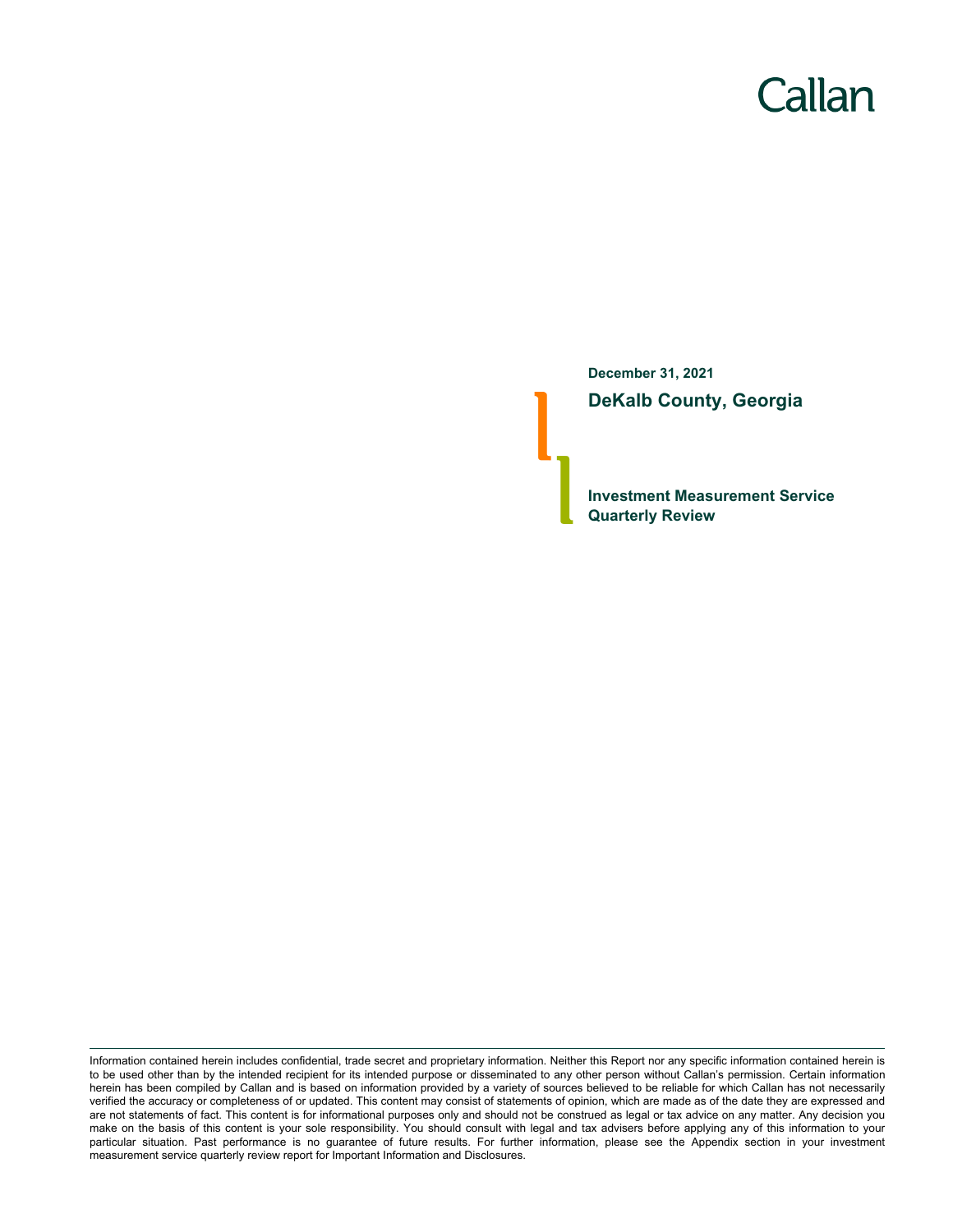## **Actual vs Target Asset Allocation As of December 31, 2021**

The top left chart shows the Fund's asset allocation as of December 31, 2021. The top right chart shows the Fund's target asset allocation as outlined in the investment policy statement. The bottom chart ranks the fund's asset allocation and the target allocation versus the Callan Public Fund Sponsor Database.





|                       | \$000s    | Weight |         | Percent                | \$000s            |
|-----------------------|-----------|--------|---------|------------------------|-------------------|
| Asset Class           | Actual    | Actual | Target  | <b>Difference</b>      | <b>Difference</b> |
| Domestic Equity       | 1.161.563 | 64.8%  | 60.0%   | 4.8%                   | 86.255            |
| Domestic Fixed Income | 387.596   | 21.6%  | 25.0%   | $(3.4\%)$              | (60, 450)         |
| International Equity  | 230.502   | 12.9%  | 15.0%   | $\binom{2.1\%}{0.7\%}$ | (38,325)          |
| Cash Account          | 12.520    | 0.7%   | $0.0\%$ |                        | 12.520            |
| Total                 | 1.792.180 | 100.0% | 100.0%  |                        |                   |

#### **Asset Class Weights vs Callan Public Fund Sponsor Database**



\* Current Quarter Target = 50.0% S&P 500 Index, 20.0% Blmbg Aggregate, 15.0% MSCI EAFE, 10.0% Russell 2000 Index and 5.0% ICE Cnvrts IG 5% Iss Cap.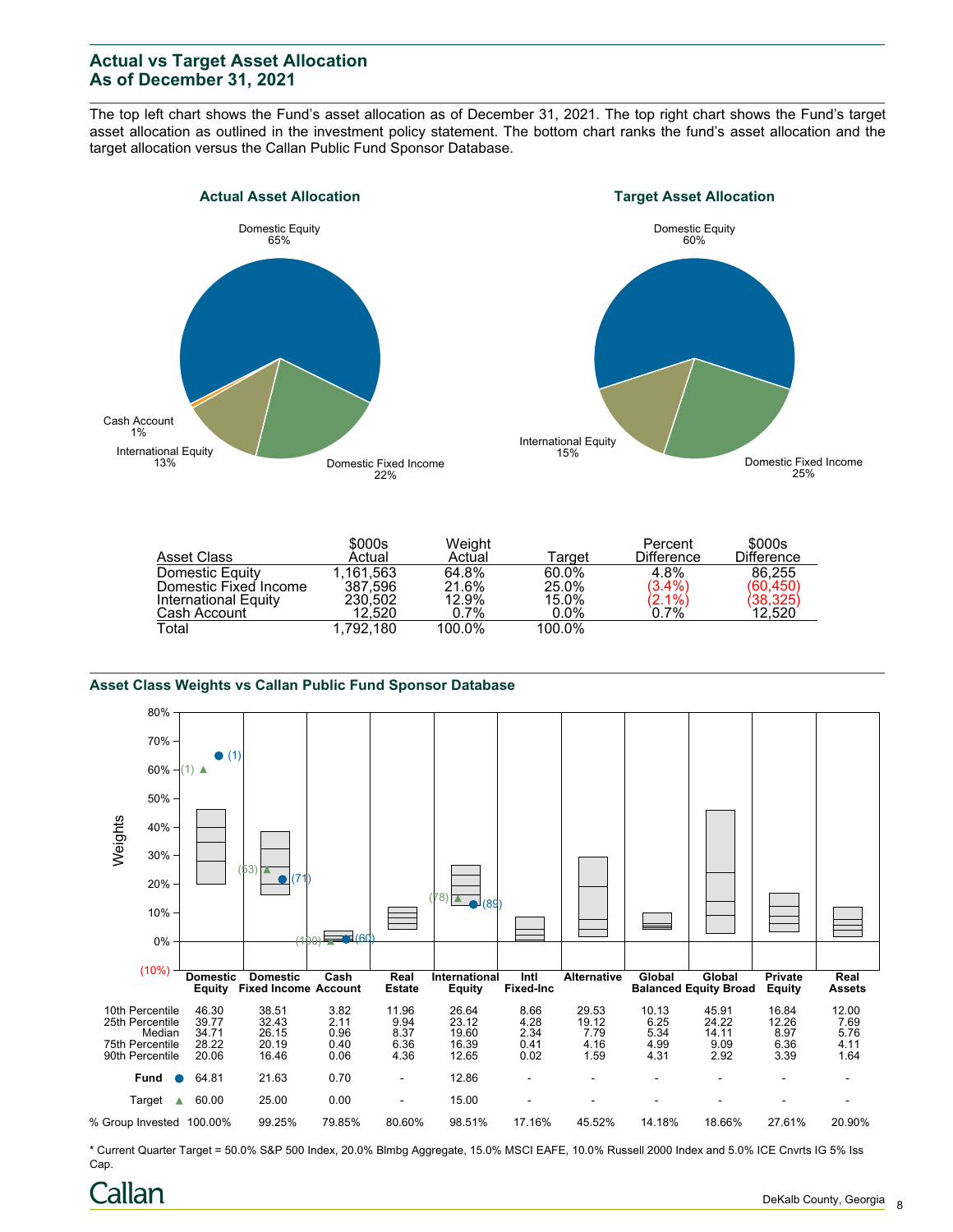## **Investment Manager Asset Allocation**

The table below contrasts the distribution of assets across the Fund's investment managers as of December 31, 2021, with the distribution as of September 30, 2021. The change in asset distribution is broken down into the dollar change due to Net New Investment and the dollar change due to Investment Return.

|                                    | December 31, 2021   |        |                |              | <b>September 30, 2021</b> |        |
|------------------------------------|---------------------|--------|----------------|--------------|---------------------------|--------|
|                                    | <b>Market Value</b> | Weight | Net New Inv.   | Inv. Return  | <b>Market Value</b>       | Weight |
| <b>Domestic Equity</b>             | \$1,161,562,980     | 64.81% | \$(15,007,165) | \$74,254,325 | \$1,102,315,821           | 63.68% |
| Large Cap                          | \$947,970,384       | 52.89% | \$(15,007,165) | \$63,302,494 | \$899,675,055             | 51.97% |
| Jennison Associates                | 246,933,583         | 13.78% | (9,000,000)    | 14,281,691   | 241,651,892               | 13.96% |
| Loomis Large Cap Growth            | 246,804,487         | 13.77% | (6,000,000)    | 16,343,536   | 236,460,951               | 13.66% |
| Edgar Lomax                        | 49,670,806          | 2.77%  | 0              | 4,034,061    | 45,636,745                | 2.64%  |
| Gabelli Asset Management           | 127,386,900         | 7.11%  |                | 8,627,878    | 118,759,022               | 6.86%  |
| SSqA Russell 1000 Value            | 277, 174, 607       | 15.47% | (7, 165)       | 20,015,328   | 257, 166, 445             | 14.86% |
| <b>Small Cap</b>                   | \$213,592,597       | 11.92% | \$0            | \$10,951,831 | \$202,640,765             | 11.71% |
| <b>Frontier Capital Management</b> | 108,337,979         | 6.05%  | 0              | 6,149,032    | 102,188,947               | 5.90%  |
| <b>EARNEST Partners</b>            | 105,254,618         | 5.87%  | $\Omega$       | 4,802,799    | 100,451,819               | 5.80%  |
| <b>Domestic Fixed Income</b>       | \$387,595,553       | 21.63% | \$0            | \$4,487,635  | \$383,107,918             | 22.13% |
| Segall Bryant & Hamill             | 177,028,963         | 9.88%  | $\Omega$       | (172, 044)   | 177,201,007               | 10.24% |
| Income Research & Mgmt             | 114,326,628         | 6.38%  | 0              | (203, 552)   | 114,530,180               | 6.62%  |
| <b>Advent Capital Management</b>   | 96,239,962          | 5.37%  | $\mathbf 0$    | 4,863,231    | 91,376,731                | 5.28%  |
| <b>International Equity</b>        | \$230,502,201       | 12.86% | \$(179,469)    | \$4,918,039  | \$225,763,631             | 13.04% |
| T. Rowe Price Inst Intl Core Eq.   | 141,218,226         | 7.88%  |                | 4,705,210    | 136,513,015               | 7.89%  |
| Marathon                           | 89,283,975          | 4.98%  | (179, 469)     | 212,828      | 89,250,616                | 5.16%  |
| <b>Cash Account</b>                | \$12,519,720        | 0.70%  | \$(7,379,341)  | \$0          | \$19,899,061              | 1.15%  |
| <b>Total Fund</b>                  | \$1,792,180,455     | 100.0% | \$(22,565,975) | \$83,659,999 | \$1,731,086,431           | 100.0% |

#### **Asset Distribution Across Investment Managers**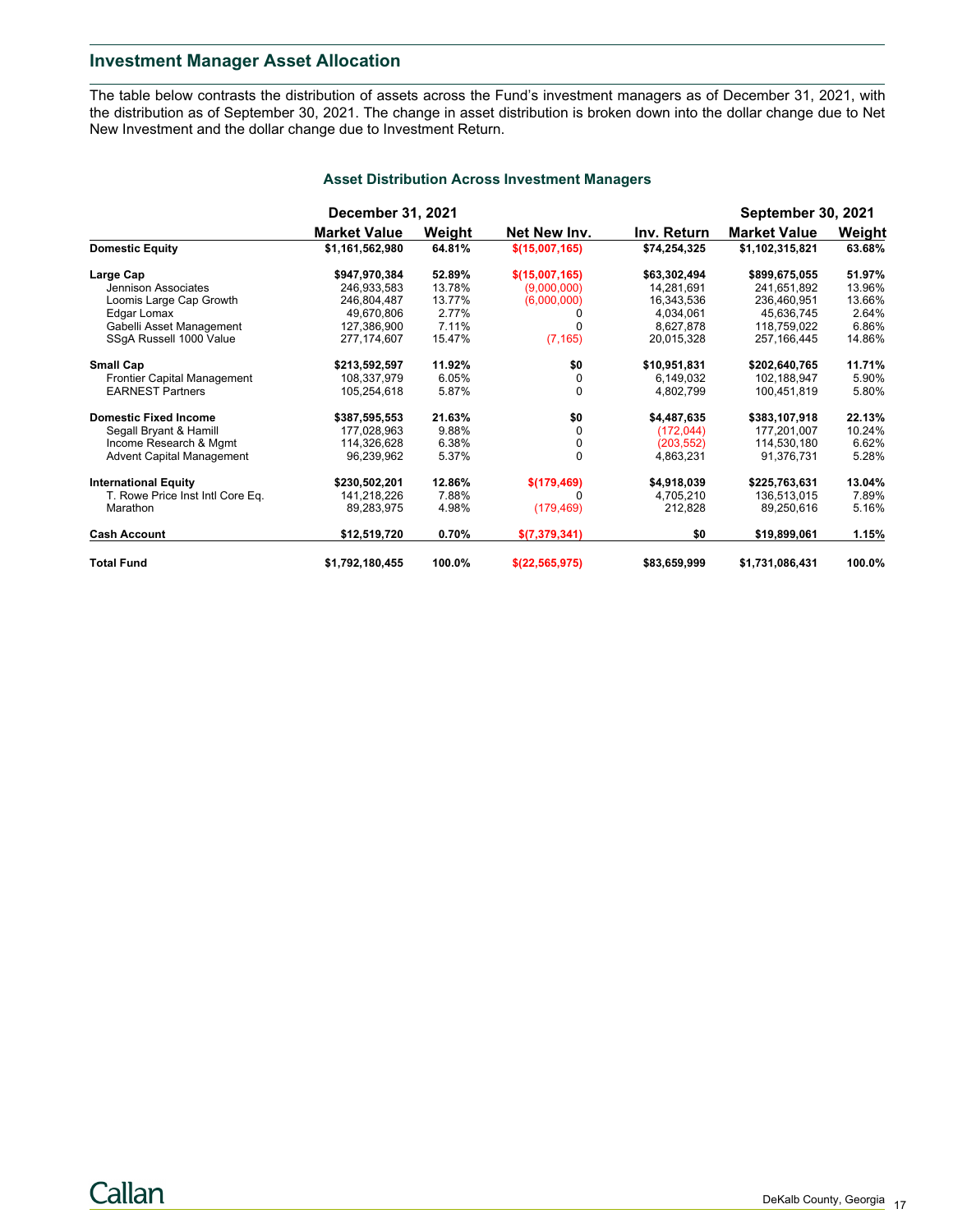#### **Investment Manager Returns**

The table below details the rates of return for the Fund's investment managers over various time periods ended December 31, 2021. Negative returns are shown in red, positive returns in black. Returns for one year or greater are annualized. The first set of returns for each asset class represents the composite returns for all the fund's accounts for that asset class.

|                                                                | Returns for Periods Ended December 31, 2021 |                  |                  |                 |                |  |
|----------------------------------------------------------------|---------------------------------------------|------------------|------------------|-----------------|----------------|--|
|                                                                | Last                                        | Last             | Last<br>3        | Last<br>5       | Last<br>10     |  |
|                                                                | Quarter                                     | Year             | <b>Years</b>     | Years           | Years          |  |
| <b>Domestic Equity</b>                                         | 6.74%                                       | 20.61%           | 23.41%           | 16.10%          | 14.63%         |  |
| Domestic Equity Benchmark (1)                                  | 9.51%                                       | 26.39%           | 25.16%           | 17.46%          | 16.06%         |  |
| Russell 3000                                                   | 9.28%                                       | 25.66%           | 25.79%           | 17.97%          | 16.30%         |  |
| Large Cap                                                      | 7.05%                                       | 21.45%           | 23.90%           | 16.75%          | 14.66%         |  |
| S&P 500 Index                                                  | 11.03%                                      | 28.71%           | 26.07%           | 18.47%          | 16.55%         |  |
| <b>Large Cap Growth</b>                                        | 6.34%                                       | 19.19%           | 31.58%           | 24.39%          | 18.65%         |  |
| Jennison Associates                                            | 5.79%                                       | 18.93%           | 33.90%           | 26.93%          | 20.96%         |  |
| Loomis Large Cap Growth                                        | 6.91%                                       | 19.62%           | 28.38%           | $\sim$          | $\sim$         |  |
| Russell 1000 Growth                                            | 11.64%                                      | 27.60%           | 34.08%           | 25.32%          | 19.79%         |  |
|                                                                |                                             |                  |                  |                 |                |  |
| <b>Large Cap Value</b>                                         | 7.75%                                       | 24.88%           | 15.25%           | 9.58%           | 10.92%         |  |
| Edgar Lomax                                                    | 8.84%                                       | 26.76%           | 14.13%           | 11.55%          | 12.52%         |  |
| Gabelli Asset Management                                       | 7.27%                                       | 23.35%           | 16.98%           | 10.91%          | 12.27%         |  |
| SSgA Russell 1000 Value                                        | 7.79%                                       | 25.20%           | $\sim$           | $\sim$          | $\sim$         |  |
| Russell 1000 Value                                             | 7.77%                                       | 25.16%           | 17.64%           | 11.16%          | 12.97%         |  |
| <b>Small Cap</b>                                               | 5.40%                                       | 17.04%           | 21.21%           | 13.19%          | 14.65%         |  |
| Russell 2000                                                   | 2.14%                                       | 14.82%           | 20.02%           | 12.02%          | 13.23%         |  |
| <b>Small Cap Growth</b>                                        |                                             |                  |                  |                 |                |  |
| <b>Frontier Capital Mgmt</b>                                   | 6.02%                                       | 18.44%           | 22.20%           | 13.71%          | 15.16%         |  |
| Russell 2500 Growth                                            | 0.20%                                       | 5.04%            | 25.09%           | 17.65%          | 15.75%         |  |
| <b>Small Cap Value</b>                                         |                                             |                  |                  |                 |                |  |
| <b>EARNEST Partners</b>                                        | 4.78%                                       | 15.61%           | 20.22%           | 12.65%          | 14.19%         |  |
| Russell 2000 Value                                             | 4.36%                                       | 28.27%           | 17.99%           | 9.07%           | 12.03%         |  |
|                                                                |                                             |                  |                  |                 |                |  |
| <b>Domestic Fixed Income</b>                                   | 1.17%                                       | 1.68%            | 7.36%            | 6.09%           | 5.17%          |  |
| Dom. Fixed Income Benchmark (2)                                | 1.04%                                       | 1.18%            | 6.63%            | 5.48%           | 4.62%          |  |
| Segall Bryant & Hamill (3)                                     | $(0.10\%)$                                  | (1.97%)          | 4.71%            | 3.99%           | 3.43%          |  |
| Income Research & Mgmt (4)                                     | (0.18%)                                     | (1.45%)          | 5.76%            | 4.26%           | 3.32%          |  |
| Blended Benchmark (5)                                          | 0.01%                                       | $(1.54\%)$       | 4.79%            | 3.57%           | 2.87%          |  |
| <b>Advent Capital Management</b>                               | 5.32%                                       | 12.90%           | 15.01%           | 13.02%          | 11.84%         |  |
| ML Investment Grade Convertibles                               | 5.07%                                       | 10.42%           | 12.81%           | 12.45%          | 12.62%         |  |
| ML IG US Convertibles 5% Cap                                   | 5.10%                                       | 12.49%           | 13.68%           | 12.26%          | 11.52%         |  |
| <b>International Equity</b>                                    | 2.27%                                       | 11.88%           | 15.36%           | 10.95%          | 8.58%          |  |
| MSCI EAFE Index                                                | 2.69%                                       | 11.26%           | 13.54%           | 9.55%           | 8.03%          |  |
|                                                                |                                             |                  |                  |                 |                |  |
| T. Rowe Price Inst Intl Core Eq. (6)<br><b>MSCI EAFE Index</b> | 3.59%<br>2.69%                              | 13.09%<br>11.26% | 15.38%<br>13.54% | 10.93%<br>9.55% | 8.83%<br>8.03% |  |
|                                                                |                                             |                  |                  |                 |                |  |
| Marathon                                                       | 0.24%                                       | 10.00%           | 14.45%           |                 |                |  |
| <b>MSCI EAFE Index</b>                                         | 2.69%                                       | 11.26%           | 13.54%           | 9.55%           | 8.03%          |  |
|                                                                |                                             |                  |                  |                 |                |  |
| <b>Total Fund</b>                                              | 4.86%                                       | 14.96%           | 18.40%           | 12.99%          | 11.44%         |  |
| Total Fund Target*                                             | 6.36%                                       | 17.44%           | 18.83%           | 13.41%          | 11.98%         |  |

\* Current Quarter Target = 50.0% S&P 500 Index, 20.0% Blmbg Aggregate, 15.0% MSCI EAFE, 10.0% Russell 2000 Index

and 5.0% ICE Cnvrts IG 5% Iss Cap.<br>(1) 83.3% S&P 500 and 16.7% Russell 2000 through June 30, 2007; 81.8% S&P 500 and 18.2% Russell 2000 through<br>September 30, 2010; 83.3% S&P 500 and 16.7% Russell 2000 through July 31, 2014

(2) 83.3% Blmbg Aggregate and 16.7% ML Investment Grade Convertibles through July 31, 2014, and 80% Blmbg Aggregate and<br>20% ML Investment Grade Convertibles thereafter.<br>(3) Denver Investment Advisors was acquired in 2Q 201

for IR&M begins on February 1, 2017.

(5) Blmbg Aggregate through July 31, 2010; Blmbg Gov/Credit Index Intermediate through December 31, 2012;

Blmbg Aggregate thereafter. (6) T. Rowe Price International Core Equity Fund was moved from the mutual fund into the International Core Equity Trust class B on 6/19/2018. Mutual Fund returns are net of fees.

Only full quarter manager returns shown.

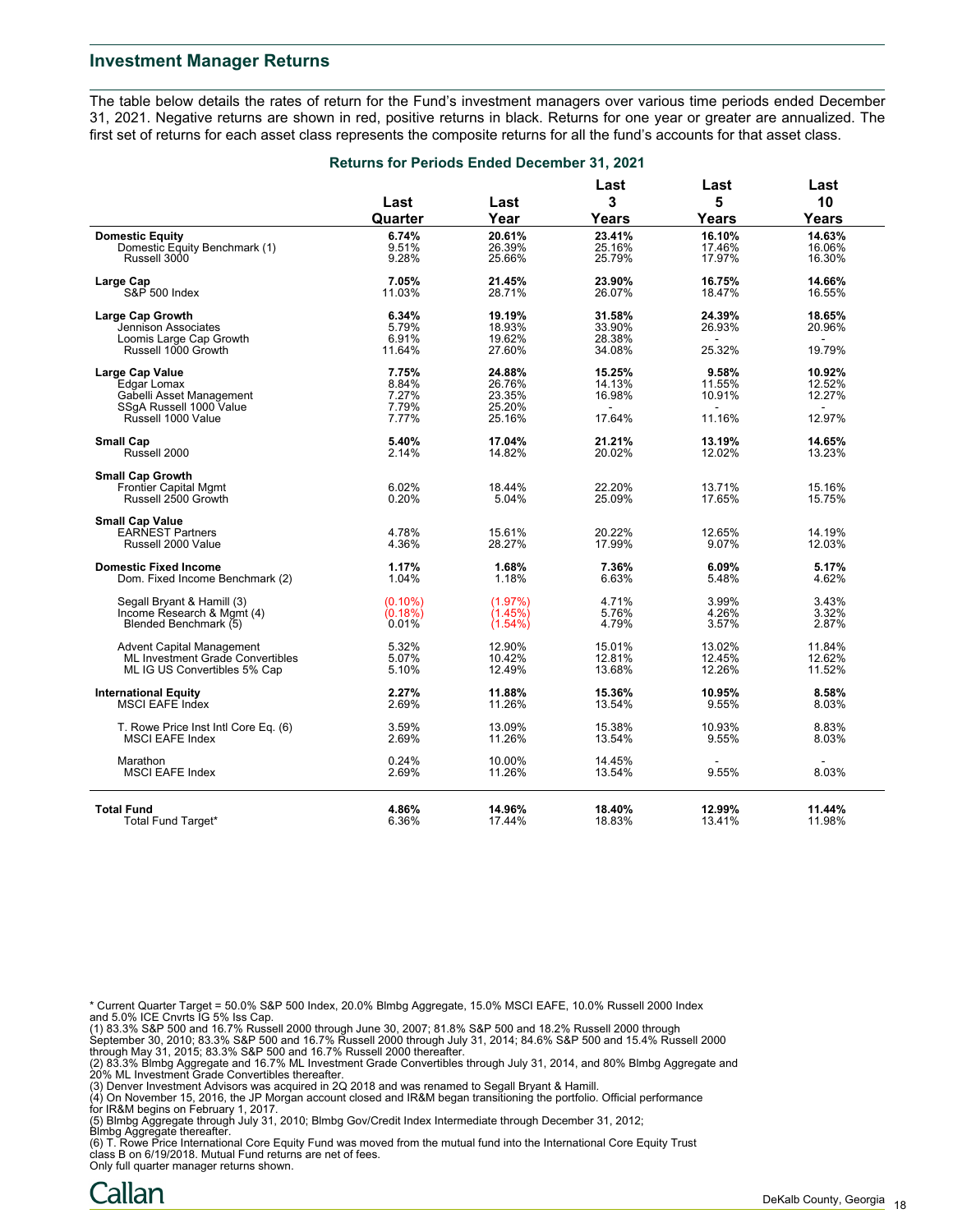### **Investment Manager Returns**

The table below details the rates of return for the Fund's investment managers over various time periods ended December 31, 2021. Negative returns are shown in red, positive returns in black. Returns for one year or greater are annualized. The first set of returns for each asset class represents the composite returns for all the fund's accounts for that asset class.

| <b>Returns for Periods Ended December 31, 2021</b> |            |            |            |  |  |
|----------------------------------------------------|------------|------------|------------|--|--|
|                                                    | Last<br>15 | Last<br>20 | Last<br>25 |  |  |
|                                                    | Years      | Years      | Years      |  |  |
| <b>Domestic Equity</b>                             | 10.21%     | 9.72%      | 10.26%     |  |  |
| Domestic Equity Benchmark (1)                      | 10.39%     | 9.35%      | 9.62%      |  |  |
| Russell 3000                                       | 10.59%     | 9.72%      | 9.81%      |  |  |
| Jennison Associates                                | 14.58%     | 11.75%     | 11.86%     |  |  |
| Russell 1000 Growth                                | 13.72%     | 10.86%     | 10.34%     |  |  |
| Edgar Lomax                                        | 8.41%      |            |            |  |  |
| Gabelli Asset Management                           | 10.04%     | 10.39%     | 11.83%     |  |  |
| Russell 1000 Value                                 | 7.51%      | 8.34%      | 8.89%      |  |  |
| <b>EARNEST Partners</b>                            | 9.64%      |            |            |  |  |
| Russell 2000 Value                                 | 7.19%      | 9.18%      | 9.58%      |  |  |
| <b>Domestic Fixed Income</b>                       | 5.14%      | 5.16%      | 5.57%      |  |  |
| Dom. Fixed Income Benchmark (2)                    | 5.11%      | 5.10%      | 5.55%      |  |  |
| Segall Bryant & Hamill                             | 4.42%      | 4.61%      | 5.01%      |  |  |
| Blended Benchmark (3)                              | 3.94%      | 4.22%      | 4.84%      |  |  |
| <b>Total Fund</b>                                  | 8.46%      | 8.14%      | 8.69%      |  |  |
| Total Fund Target*                                 | 8.79%      | 8.12%      | 8.49%      |  |  |

\* Current Quarter Target = 50.0% S&P 500 Index, 20.0% Blmbg Aggregate, 15.0% MSCI EAFE, 10.0% Russell 2000 Index and 5.0% ICE Cnvrts IG 5% Iss Cap.

(1) S&P 500 through June 30, 2005; 83.3% S&P 500 and 16.7% Russell 2000 through June 30, 2007; 81.8% S&P 500 and 18.2% Russell 2000 through September 30, 2010; 83.3% S&P 500 and 16.7% Russell 2000 through July 31, 2014; 84.6% S&P 500 and 15.4% Russell 2000 through May 31, 2015; 83.3% S&P 500 and 16.7% Russell 2000 thereafter.

(2) 83.3% Blmbg Aggregate and 16.7% ML Investment Grade Convertibles through July 31, 2014, and 80% Blmbg Aggregate and 20% ML Investment Grade Convertibles thereafter.

(3) Blmbg Aggregate through July 31, 2010; Blmbg Gov/Credit Index Intermediate through December 31, 2012; Blmbg Aggregate thereafter.

Only full quarter manager returns shown.